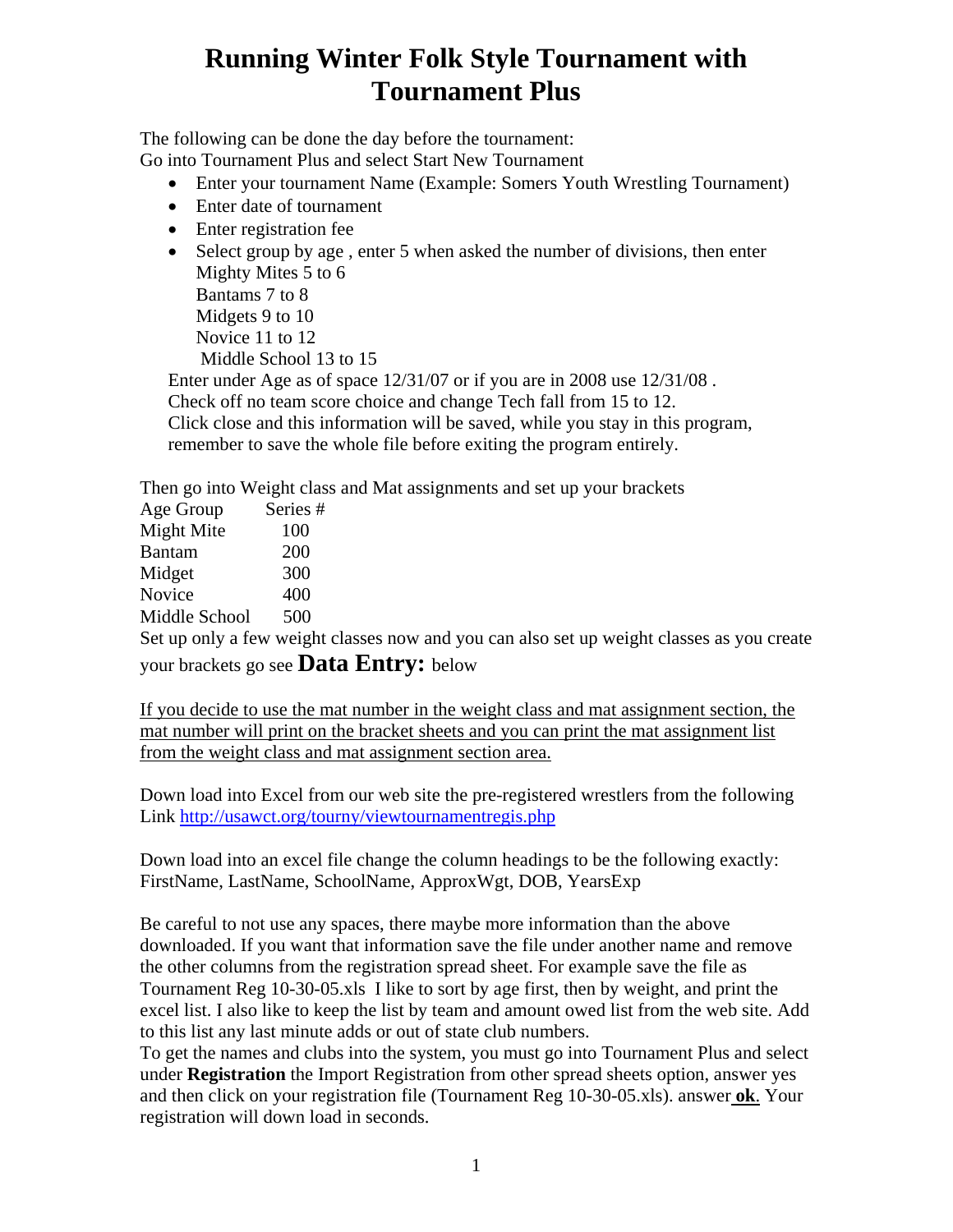#### Check number of registered wrestlers to make sure all down loaded. *( if nothing downloads check your column headings and make sure no other information is on the spread sheet.)*

Go to Report Button in Tournament Plus and select Print Registration List by weight. This will print by age group the lightest to heaviest wrestlers. *I would not do any separation of any of the wrestlers at this time. You may want to just do a quick separation on every five (5) to get an idea of how many weight classes you may want to set up. This will be wasted work and these groups will have to be adjusted for scratched or over weight wrestlers.*

## **Data Entry:**

Determine the weight classes that need to be created for each age group, this can be done by clicking onto **ADD record** (Green Button), then select the age division put in the series Number, select 5 man round robin. If you decide to use the mat number in the weight class and mat assignment section, the mat number will print on the bracket sheets and you can print the mat assignment list from the weight class and mat assignment section of the program.

**A Madison weight class system will be followed. All wrestlers will be grouped relative to both their age and weight. There are no published and strict weight classes to follow during the regular season. The maximum weight distribution will be no more than 5 lbs for weight classes up to 120 lbs and no more than 10 lbs for weight classes over 120 lbs.** 

| Category            | Year of Birth   | Period Length | Paperwork Color – Series # |
|---------------------|-----------------|---------------|----------------------------|
| <b>Mighty Mites</b> | 2002-2003       | 1-1-1         | $Pink-100$                 |
| <b>Bantam</b>       | 2000-2001       | 1-1-1         | <b>Yellow - 200</b>        |
| <b>Midgets</b>      | 1998-1999       | $1 - 1 - 1$   | $Blue - 300$               |
| <b>Novice</b>       | 1996-1997       | $1.5 - 1 - 1$ | Green-400                  |
| <b>Middle</b>       | 1993-1995 &     | $1.5 - 1 - 1$ | White-500                  |
| <b>School</b>       | in the $7th$ or |               |                            |
|                     | $8th$ grade     |               |                            |

Age Categories,

Put weight class on the Report Button Print Registration List by weight using the following number series listed above. **Example Mighty Mite 100, 101, 102**

#### **After skin check list/ weigh in list is returned to the pairing table you can begin bracketing. (see below)**

You could create the Numbers for the stanchions at this time if you want. Go into word document and create the stanchion and folder sheets Numbers (make 2 copies, one for stanchion and other for folder label), Print onto the appropriate color paper. This can be done ahead of time. Use Microsoft WORD program, under the menu options select file, then page setup, select landscape. Then under font size drop down put in 425, that will give a number on the page which is large and only one number per page.

| Age Group     | Color  | Series # |
|---------------|--------|----------|
| Might Mite    | Pink   | 100      |
| <b>Bantam</b> | Yellow | 200      |
| Midget        | Blue   | 300      |
| Novice        | Green  | 400      |
| Middle School | White  | 500      |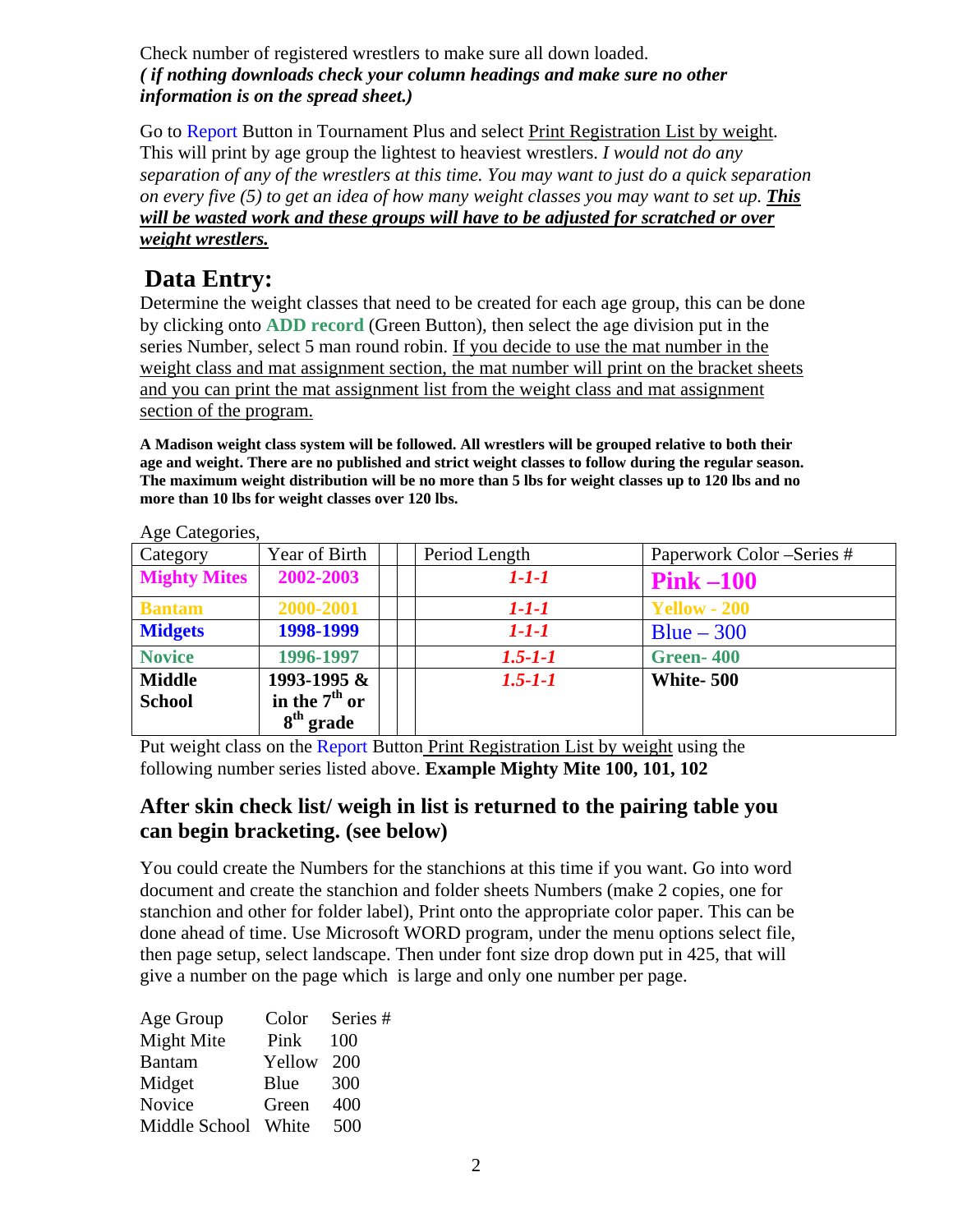# **Day of the event**

## **Pre-registered Registration**:

Two people will handle the coaches registrations, one to record the wrestlers that are being scratched from the tournament. Make sure you have a by team list of the wrestlers list, record the wrestlers number that is being scratched. Have this person find the wrestlers name and number (under Enter Registration Data, select delete current record) this will remove the wrestlers from the data base. This is very important, because you will want to verify that later all wrestlers have been bracketed. The other person should collect the money and show the coach where the wrestlers should go to have their skin checked, insure that the wrestler will get bracketed and to have test weigh ins performed.

**All athletes will go directly to the weigh in area for skin check and some wrestlers may have their weight verified. The wrestler is checked off by age group on the Approximate Weights (as registered) list.** 

 **Make periodic announcements for all wrestlers to report skin check and weight area. Make many announcements, that all wrestlers must have their skin checked. Make an announcement that skin check in will end in five minutes and announce the names of the clubs that have wrestlers that have not checked in.** 

### **Skin check and Weigh in area:**

Have four to five people in the skin check and weigh in area

- One person checks the athlete's skin and nails. **Make a Mark on the wrestlers arm indicating they were skin checked and make sure that the wrestler is checked off as in the tournament on the official check in list.**
- One person asks the wrestler their name and another person will highlight the wrestlers name on the list by weight and age group.
- A fourth and fifth person(s) can check weight to another list that lists the wrestlers in weight order. One person reads the weight off the scale and the other person checks that wrestler is with in 3 pounds of the listed weight.
- If over the 3 pounds, NOTIFY the director and have the wrestler's coach come to the weight check area and discuss that wrestlers removal from the tournament and require all wrestlers from that club to weigh in.

All wrestlers will weigh in a singlet, therefore female wrestlers can weigh in in the same area.

Upon getting the Check in and Approximate Weights (as registered) list back from the weigh-in and check in area, the data entry person and one other person can remove the wrestlers, by going in under the Enter Registration Data button and entering their number and then deleting the record or adjust their weight.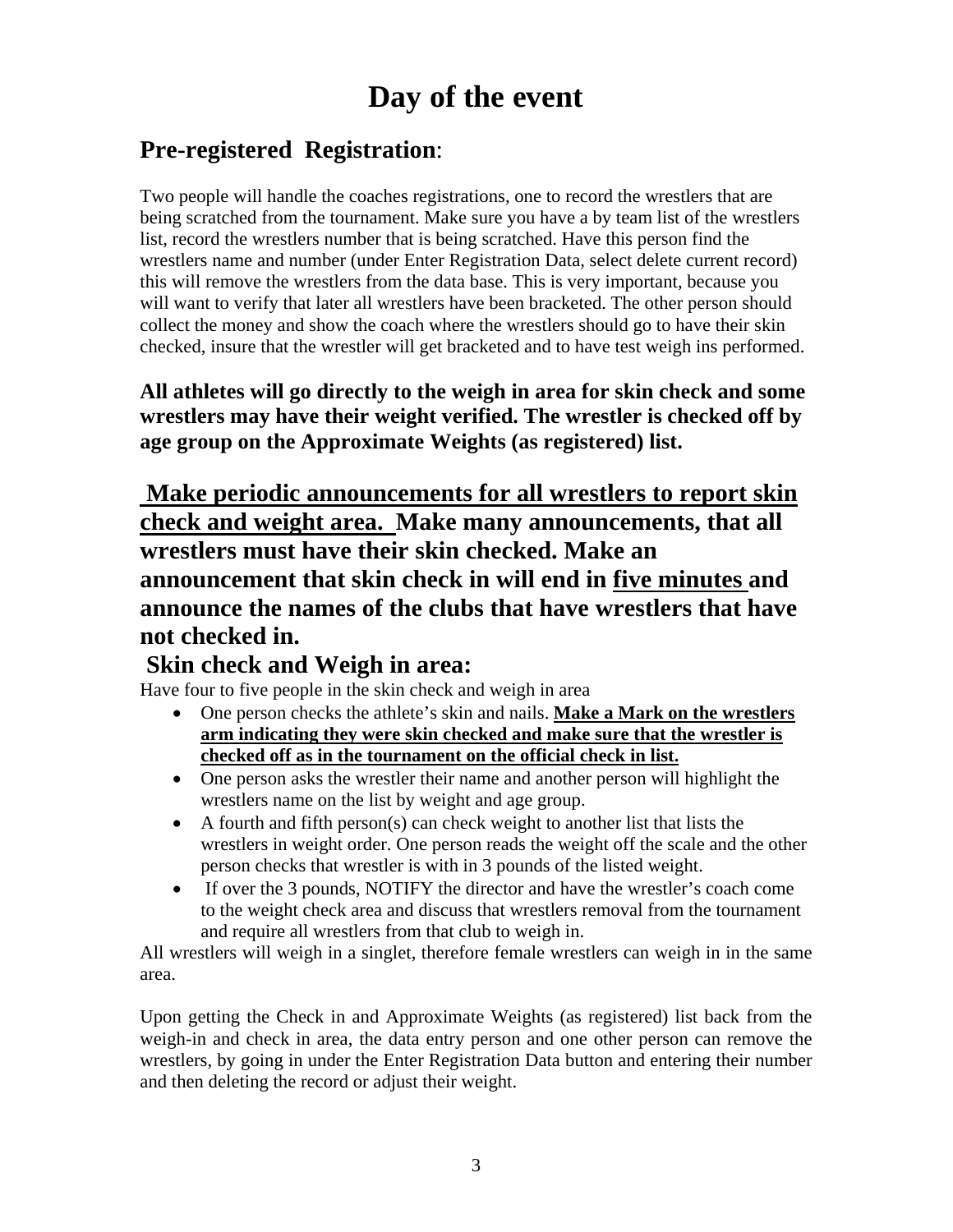You must **Remove no Show Wrestlers from registration**, so that when bracketing is completed, all wrestlers registered will equal all wrestlers bracketed.

*If this does not check look at the wrestler list , under Reports (Print Registration List by weight), there will be an (\*) next to names that have been bracketed. Therefore, you must look for a name with out the (\*).* 

Print the Registration list after all weights were adjusted and no shows were removed Report Button Print Registration List by weight. Group the wrestlers into five man groups by Madison weights assign a number (REMEMBER TO USE THE NUMBER SERIES LISTED ABOVE.) Try to separate by team/club if you can switch kids around, remember not to allow weight variances of greater **than 5 lbs for weight classes up to 120 lbs and no more than 10 lbs for weight classes over 120 lbs., without the lower weigh wrestler's coaches/parent's approval.**

Recommend that you have the eight man bracket pairing sheet printed off ahead of time [( this can be found under Reports, Print Misc Forms, Print Blank Paring sheets ( 8 Person-Brackets)] and write in the bracket number on the top, ie: 100, 200, 300, 400 or 500 series of numbers . Simply go down the list of wrestlers and fill in the bracket sheets for the five wrestlers, just put onto the bracket sheet the wrestler's registration number as generated by the computer. Try to separate by team/club if you can switch kids around prior to setting up the brackets on the sheets. **You could actually do this the day before** and then just redo your bracket sheets after the wrestler check in for scratches. Simply check off the highlighted wrestlers names and numbers to the bracket sheet. (Make sure you do not move kids into a bracket with another club member if possible).

 After separating the wrestlers into bracket groups and writing the wrestler's number on a bracket sheet, you can begin to set up your brackets in the computer.

#### **Bracketing**

**I would then begin to bracket the wrestlers after check in so that you do not have to adjust the brackets for no shows**, just create the brackets from the checked in wrestlers, which takes about 20 second per bracket. Two people can do the bracketing, one person reads the number and the other enters, if you have two Computers, this will go faster with four people helping.

#### **Data Entry Button:**

You should *have set up the mat numbers in each bracket prior to beginning* to enter the wrestler's numbers into their brackets into the computer.

When the Data Entry person is ready, they select the age group and bracket number, then the other person can read the wrestlers number from the bracket pairing sheet and the Data Entry person will enter the wrestler's number into the field in the computer. You should print the two Bracket sheets and one set of bout sheets here, prior to beginning the next bracket. To begin the next bracket click on the advance arrow, DO NOT ENTER THE NEXT BRACKET NUMBER ( THIS WILL CREATE A SYSYEM FAILURE). If a bracket does not exist select the ADD record (Green Button) to set up another weight class.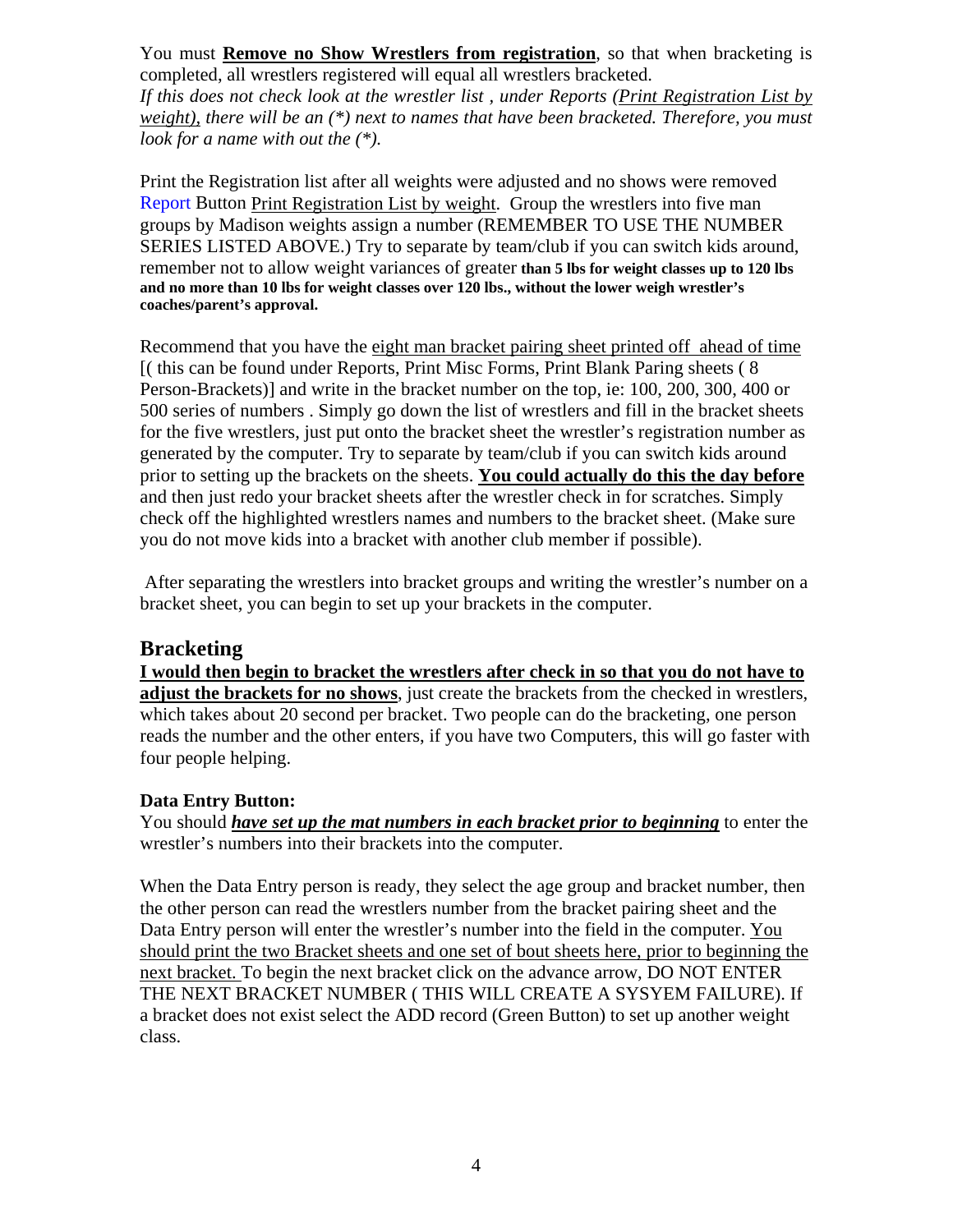**Remember:** Data Entry person inputs (DATA ENTRY) only the wrestler's number in each bracket, have another person read the wrestlers number, enter in the wrestlers number only into the computer, the program will bring up the athletes name and the other person should be able to verify the wrestlers name and age group. Take a quick look to make sure clubs are separated the best you can.

## **When Brackets are completed:**

Once the brackets are completed, print TWO copies of the bracket onto the appropriate Color paper **one for the wall** and **one for the folder** and print the bout sheets (one copy for the folder only). **Do this as each bracket is completed.** 

| <b>Might Mite</b>    | <b>Pink</b> |
|----------------------|-------------|
| <b>Bantam</b>        | Yellow      |
| <b>Midget</b>        | <b>Blue</b> |
| <b>Novice</b>        | Green       |
| <b>Middle School</b> | White       |

### **The computer will print all rounds of the round robin. Make sure that you instruct your table help to follow the match numbers and round as per the bout sheets.**

When all brackets are created then check on the main page that the button for how many wrestlers are registered agrees with how many wrestlers are bracketed, this will only be true for the afternoon session. Select the under the Report Button Print Registration List by weight, the report will have \* next to all bracketed wrestlers, therefore look for the wrestlers with out a \* for the age groups wrestling at that session.

**The computer will Print the bout sheets for all rounds** and the brackets are put into the corresponding folder and sent to a specific table with the age and weight class order to be followed.

#### **\*\*\*BE AWARE 5 MAN ROUND ROBIN WILL WRESTLE FIVE ROUNDS\*\*\*\***

Arrange the folders by Mat and order you want them to go out to each mat. We suggest that you go to (**Weight Class and Mats**) on the main page and select the Report button, then select **view/print Mat assignments by Mat**.

Print this report for the head table and put the order that the brackets will follow on each mat. You need a person to periodically verify that the order of wrestling remains as originally begun. This will prevent brackets from falling behind and getting lost. You may want to print this list for each table.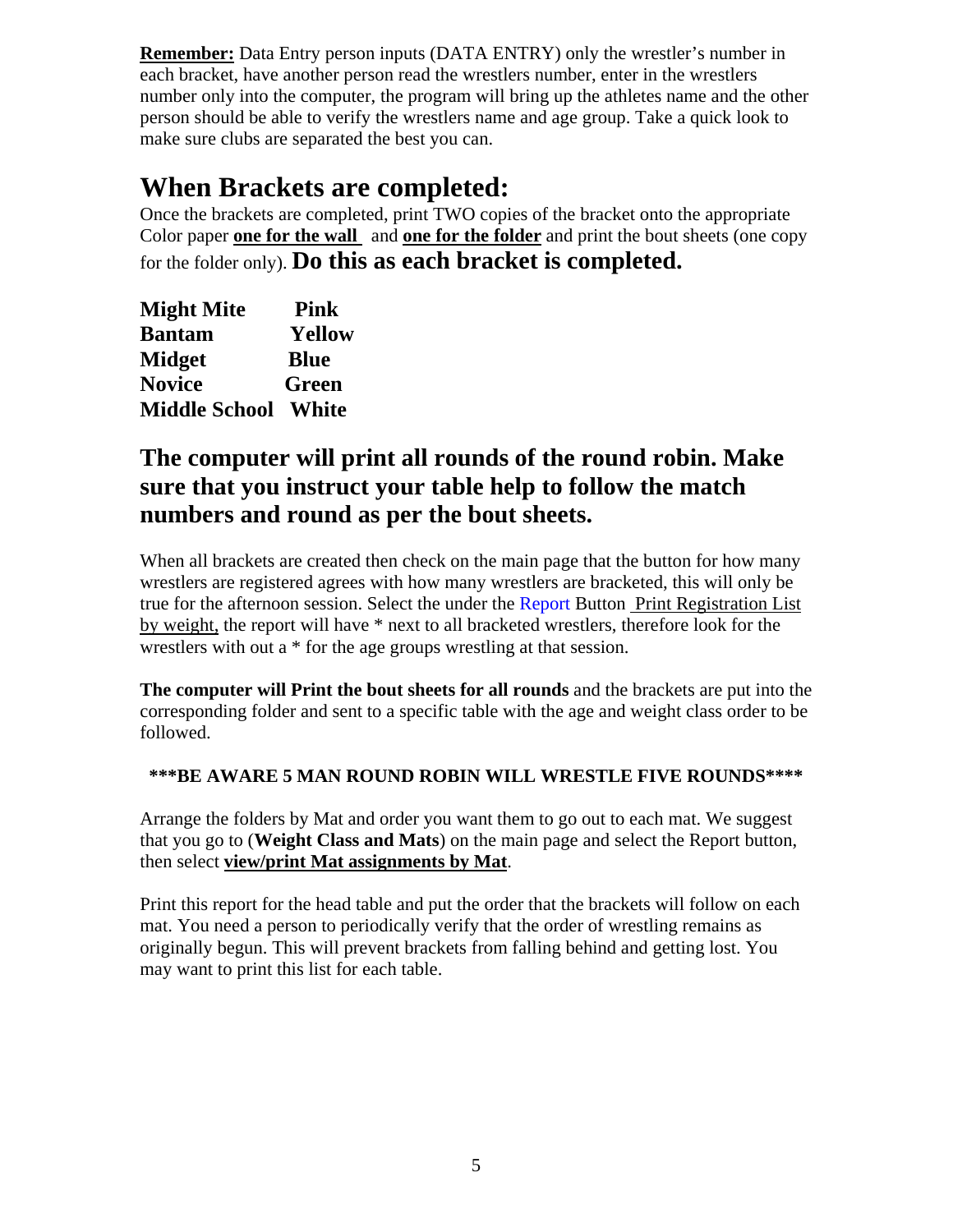Send the completed folders and Mat Assignment Report to the **head table for the** 

**mat assigner. This person can use the view/print Mat assignments** 

**by Mat Report** to set the order that the tournament will follow, by Mat. Mark on the back of the folder in pencil the mat assigned, this will help when the folders come back for updating and then must be returned to the original Mat.

#### Announcer:

Need a clear sound system, the announcer should call the age groups and weight classes to the mats. Announcer must keep repeating for the wrestlers to report to their mat. The announcer calls the wrestlers to the head table only if the wrestler fails to report to the mat.

#### **Table Help**

When a round is completed the entire weight class folder must be brought to the headtable for updating. When the Bracket is updated the folder is to be returned to the same mat as started to be put into the queue for the next round.

**Have the winning wrestler and official sign all completed bout sheets. Again when a bout is completed mark the time of day, the time for a pin, circle the winner, get the officials signature and the winning wrestlers signature and put back into the folder. THE FOLDER MUST BE RETURNED TO THE HEAD TABLE AFTER EACH ROUND TO UPDATE THE BRACKETS.** 

#### *You can print off an example of how a bout sheet should be completed under Reports, Print Misc Forms, bout slip EXAMPLE for scorers.*

Use the table stanchions to display the age group and weight class that is on the Mat for the top hook, on deck for the second hook down and in the hole for the third hook down. When a bracket is completed, move the displays up and send the folder to the Head Table.

Recommend that you have a 5 person team working Each table, a timer, bout sheet scorer, bopper & flipper (table score display system). Table captain, who is a person in charge of lining up the on deck and in the hole wrestlers, so that the wrestling on the mats is with out any delays. This person can also move the brackets up and off the stanchion poles. Finally, a runner to bring the completed brackets and/ or the missing wrestler's name to be announced at the head table.

Have a time table sheet at each table by age group for timers and officials, techs are 12 point differential.

## **Head Table:**

Update brackets from bout sheets returned,

We recommend that up-dating the brackets from bout sheets is to be done by two people at the computer one to read results and the other to enter. This will allow one person to answer questions if someone comes to question a bracket.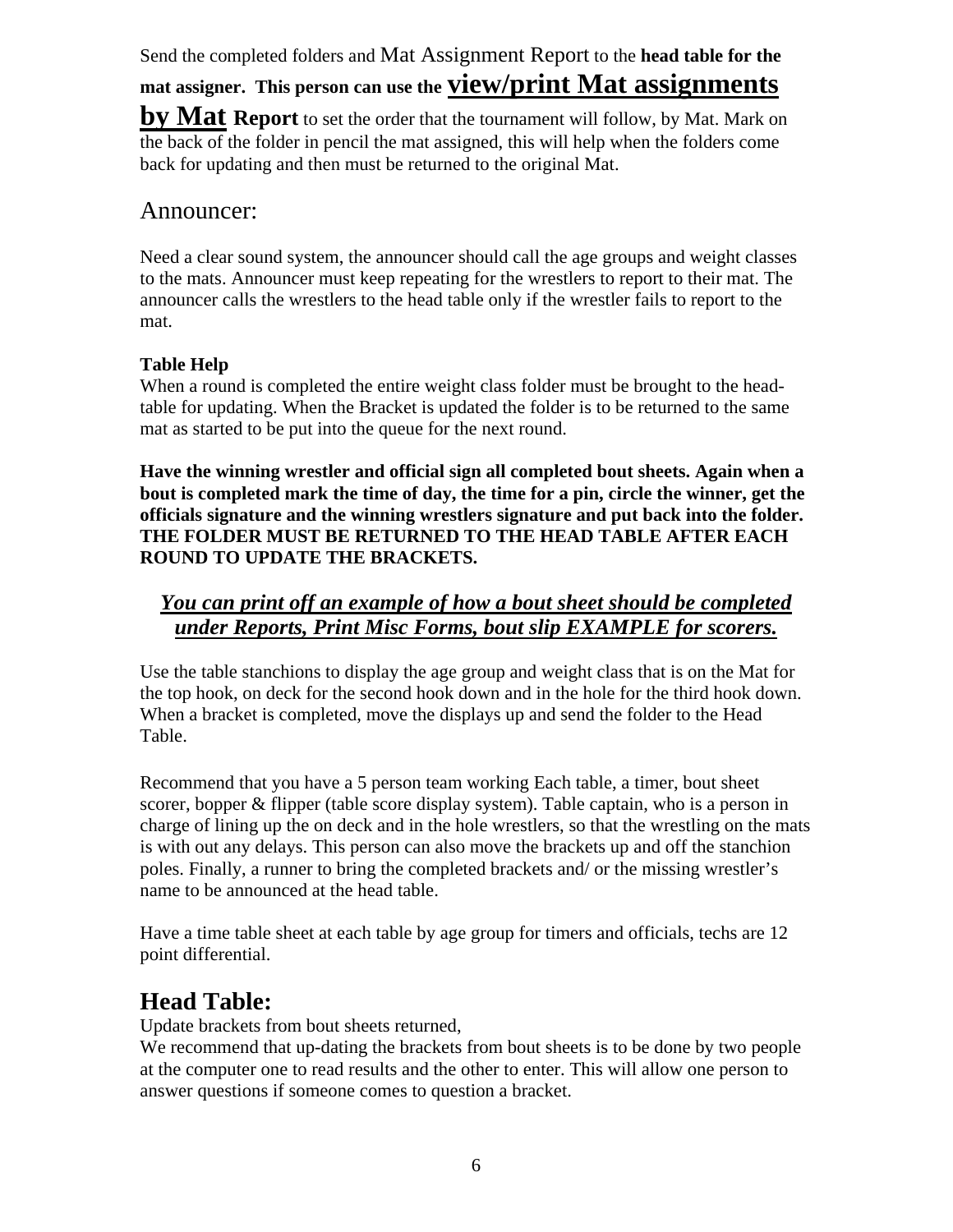After updating the bracket in the computer, print a new bracket sheet ( USE THE PROPER COLOR PAPER). Put the bracket up for the public to view, this will allow any errors to be caught and fixed prior to running the next round. Send the folder back to the same table as before or make an announcement that you are moving a weight class and change the mat assignment in the computer.

### **Mat assigner:**

This person keeps track of which brackets are assigned to which mat, they keep track of the round that each bracket is in and they determine if brackets should be moved to a new mat. Be sure to make an announcement that the bracket is moving to a new mat and change the mat number in under weight class and mat assignment section of the program.

**Upon the completion of the last round of each bracket, change the mat number to 8 or a number higher than your last mat number used, then select the auto place button, tie breaker is head to head, three person tie breaker is first most pins, then most technical falls, then most major decisions, then most point differential and finally the most offensive points scored. If still tied the lightest wrestler is the winner, then the other two wrestler's placement tie breaker is determined by head to head.** 

#### **The final bracket is given to the announcer to announce the placements and the awards presenter can hand out the medals.**

**Awards Presenter:** This person hands out the awards to the top three place winners, mark on the weight class bracket which wrestlers have been given their awards, this will prevent from issuing two awards to the same wrestler.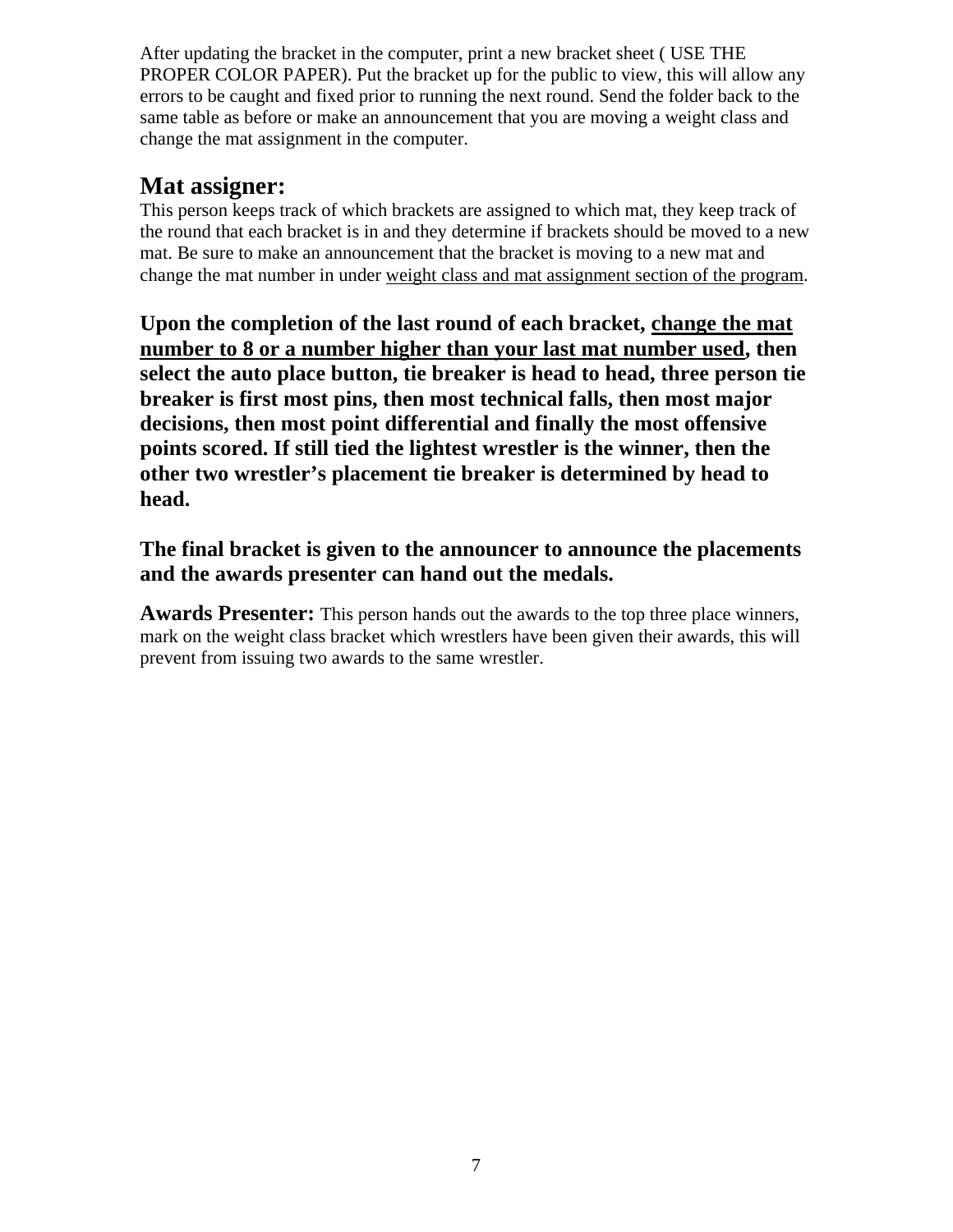## Match Time Periods by Age group

Tech - is achieved when a point superiority of 12 or more.

## **Mighty Mites Pink, Bantams Yellow & Midgets Blue**

All three Periods are 1 Minute, Sudden victory is 1 Minute and tie breaker is 30 seconds and Ultimate tie breaker is 30 second.

## **Novice Green & Middle School White**

 First Period 1-1/2 minutes, second and third periods are 1 minute, Sudden victory is 1 Minute and tie breaker is 30 seconds and Ultimate tie breaker is 30 second.

## **Table Help**

Winner will sign the bout sheet. **Have the winning wrestler and official sign all completed bout sheets.** 

**Again when a bout is completed mark the time of day, the time for a pin circle the winner, get the officials signature and the winning wrestlers signature and**, **when a weight Class is completed the entire folder is sent to the head table.** 

Use the table stanchions to display the age group and weigh class that is on the Mat for the top hook, on deck for the second hook down and in the hole for the third hook down. When an age group is completed, move the displays up and send the folder to the Head Table.